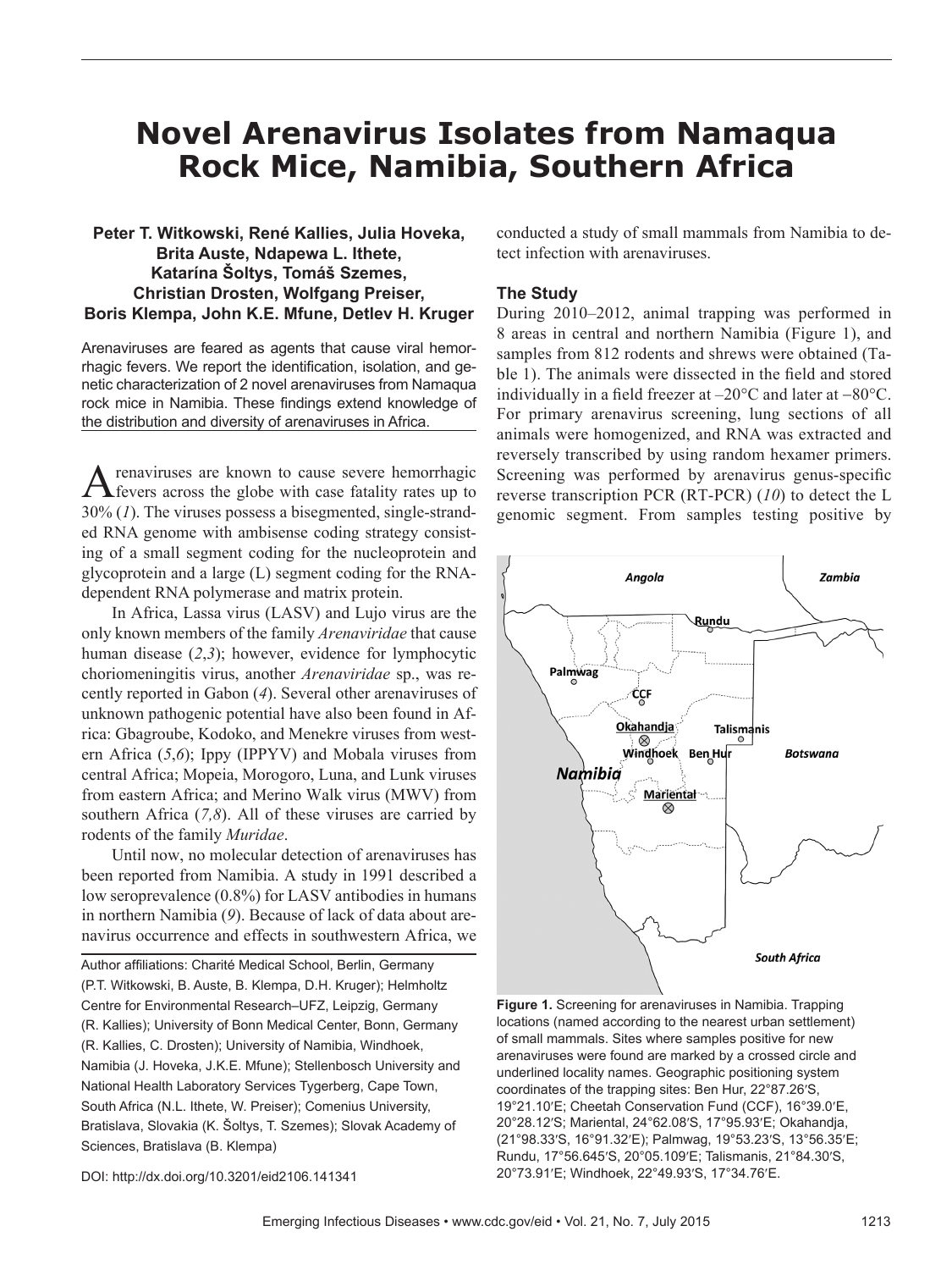## **DISPATCHES**

| <b>Table 1.</b> Small mammals captured in Namibia during 2010–2012 and tested for arenaviruses <sup>*</sup> |                            |                             |                         |  |  |  |  |
|-------------------------------------------------------------------------------------------------------------|----------------------------|-----------------------------|-------------------------|--|--|--|--|
| Mammal species                                                                                              | Common name                | Localities of capture+      | No. positive/no. tested |  |  |  |  |
| Aethomys chrysophilus                                                                                       | Red veld rat               | Be, CCF, Ok, Pa, Ta         | 0/64                    |  |  |  |  |
| Micaelamys namaquensis                                                                                      | Namagua rock mouse         | CCF, Ma, Ok, Pa, Ru         | 4/266                   |  |  |  |  |
| Crocidura fuscomurina                                                                                       | Bicolored musk shrew       | CCF, Pa, Ru                 | 0/4                     |  |  |  |  |
| Crocidura hirta                                                                                             | Lesser red musk shrew      | Ma                          | 0/5                     |  |  |  |  |
| Dendromus melanotis                                                                                         | Gray climbing mouse        | Та                          | 0/1                     |  |  |  |  |
| Elephantulus intufi                                                                                         | Bushveld sengi             | CCF, Ma, Ok                 | 0/14                    |  |  |  |  |
| Gerbilliscus spp.                                                                                           | Gerbil                     | Wi                          | 0/6                     |  |  |  |  |
| Gerbilliscus leucogaster                                                                                    | Bushveld gerbil            | Be, CCF, Ma, Ok, Pa, Ru, Ta | 0/228                   |  |  |  |  |
| Gerbillurus paeba                                                                                           | Hairy-footed gerbil        | Be                          | 0/3                     |  |  |  |  |
| Gerbillurus setzeri                                                                                         | Namib brush-tailed gerbil  | Be                          | 0/1                     |  |  |  |  |
| Lemniscomys rosalia                                                                                         | Single-striped grass mouse | Be                          | 0/2                     |  |  |  |  |
| Mastomys spp.                                                                                               | Multimammate mouse         | Be, CCF, Ma, Ok, Pa, Ru, Ta | 0/114                   |  |  |  |  |
| Mus indutus                                                                                                 | Desert pygmy mouse         | Ma, Pa                      | 0/5                     |  |  |  |  |
| Petromyscus collinus                                                                                        | Pygmy rock mouse           | Pa                          | 0/3                     |  |  |  |  |
| Rhabdomys pumilio                                                                                           | Four-striped grass mouse   | CCF, Ma, Pa, Ok, Wi         | 0/73                    |  |  |  |  |
| Saccostomus campestris                                                                                      | Pouched mouse              | Be, CCF, Ok, Pa, Ru         | 0/17                    |  |  |  |  |
| Thallomys paedulcus                                                                                         | Acacia rat                 | Pa                          | 0/4                     |  |  |  |  |
| u.u. Soricidae                                                                                              | Shrew                      | Wi                          | 0/2                     |  |  |  |  |
| Total                                                                                                       |                            |                             | 4/812                   |  |  |  |  |

**Table 1.** Small mammals captured in Namibia during 2010–2012 and tested for arenaviruses\*

\*Morphologic species identification of the arenavirus positive rodent samples was confirmed by sequencing of partial mitochondrial cytochrome b gene (GenBank accession nos.: N27, KP752173; N73, KP752175; N80, KP752176; N85, KP752174).

†Abbreviations and sampling dates for trapping localities: Be, Ben Hur (11/2011); CCF, Cheetah Conservation Fund (02/2011); Ok, Okahandja (06/2012), Pa, Palmwag (09/2010), Ta, Talismanis (12/2011), Ma, Mariental (06/2012), Ru, Rundu (01/2011),Wi, Windhoek (09/2010 and 01/2012).

arenavirus PCR, frozen lung tissue aliquots were homogenized and added to confluent Vero-E6 cells (ATCC CRL-1586; American Type Culture Collection, Manassas, VA, USA) for virus isolation.

For genome sequencing, pellets from ultracentrifuged supernatant of infected cell cultures were lysed, and total RNA was purified. RNA was then subjected to randomprimed RT-PCR as described (*11*). Next-generation sequencing was performed by using a 454 Genome Sequencer Junior (Roche, Indianapolis, IN, USA), and results were aligned against the virus database by using blastn and blastx algorithms (http://blast.ncbi.nlm.nih.gov/Blast.cgi). Sequencing results matching arenavirus sequences were mapped to the LASV strain Josiah (GenBank accession no. AY628203). Because of low coverage for N27, an additional MiSeq (Illumina, San Diego, CA, USA) run was performed. De novo assembly of the data was performed with Geneious software (Biomatters, Auckland, New Zealand) (*12*). Sequence gaps or regions with low coverage were verified by Sanger sequencing (Applied Biosystems, Foster City, CA, USA). Genome segment outermost noncoding termini were sequenced after linkage by T4-RNA-Ligase (New England Biolabs, Ipswich, MA, USA) and RT-PCR amplification.

Of the 812 rodents and shrews tested (Table 1), arenavirus RNA was found in lung tissue samples of 4 Namaqua rock mice (*Micaelamys* [*Aethomys*] *namaquensis*), 3 from Okahandja (N73, N80, N85) and 1 from Mariental (N27). Sanger sequencing of PCR products from a 338-nt fragment of the viral polymerase gene confirmed arenaviruslike origin. Initial phylogenetic analysis showed that the Okahandja specimens were related to MWV, but the sample

from Mariental was a highly divergent member of the genus *Arenavirus* (Figure 2, panel A). Cell culture isolation was performed with samples N27 and N73 and resulted in 2 novel arenavirus isolates: Mariental virus (MRTV) and Okahandja virus (OKAV), respectively.

The genomes of the 2 arenaviruses were investigated by using next-generation sequencing and RT-PCR Sanger sequencing. The genome data obtained for MRTV and OKAV showed a typical arenavirus nucleotide composition with the L segment (MRTV: 6,840 nt; OKAV: 7,170 nt) coding for RNA polymerase and matrix protein and the S segment (MRTV: 3,360 nt; OKAV: 3,379 nt) coding for glycoprotein and nucleocapsid protein. Table 2 shows the nucleotide and amino acid sequence identities of nucleocapsid and glycoprotein open reading frame with other Old World (i.e., Eastern Hemisphere locations such as Europe, Asia, Africa) representatives of genus *Arenavirus*. On the basis of the nucleocapsid amino acid identity, OKAV is most related to MWV (75.7% identity). Furthermore, MRTV has the highest amino acid identity with IPPYV (71.4% identity) and with Gbagroube, Lassa, Luna, and Mobala viruses ( $\approx 70\%$  identity).

In the nucleocapsid-based phylogenetic tree, OKAV clusters with 100% bootstrap support with MWV detected in *Myotomys unisulcatus* rodents in South Africa (Figure 2, panel B), and MRTV forms a clade with IPPYV isolated from *Praomys* spp. in the Central African Republic. The bootstrap support of this monophyletic group of the tree lies at 56%. The analysis of the glycoprotein open reading frame (Figure 2, panel C) leads to a similar result; OKAV shares the most recent common ancestor with MWV, and MRTV clusters with IPPYV but with a weaker bootstrap support.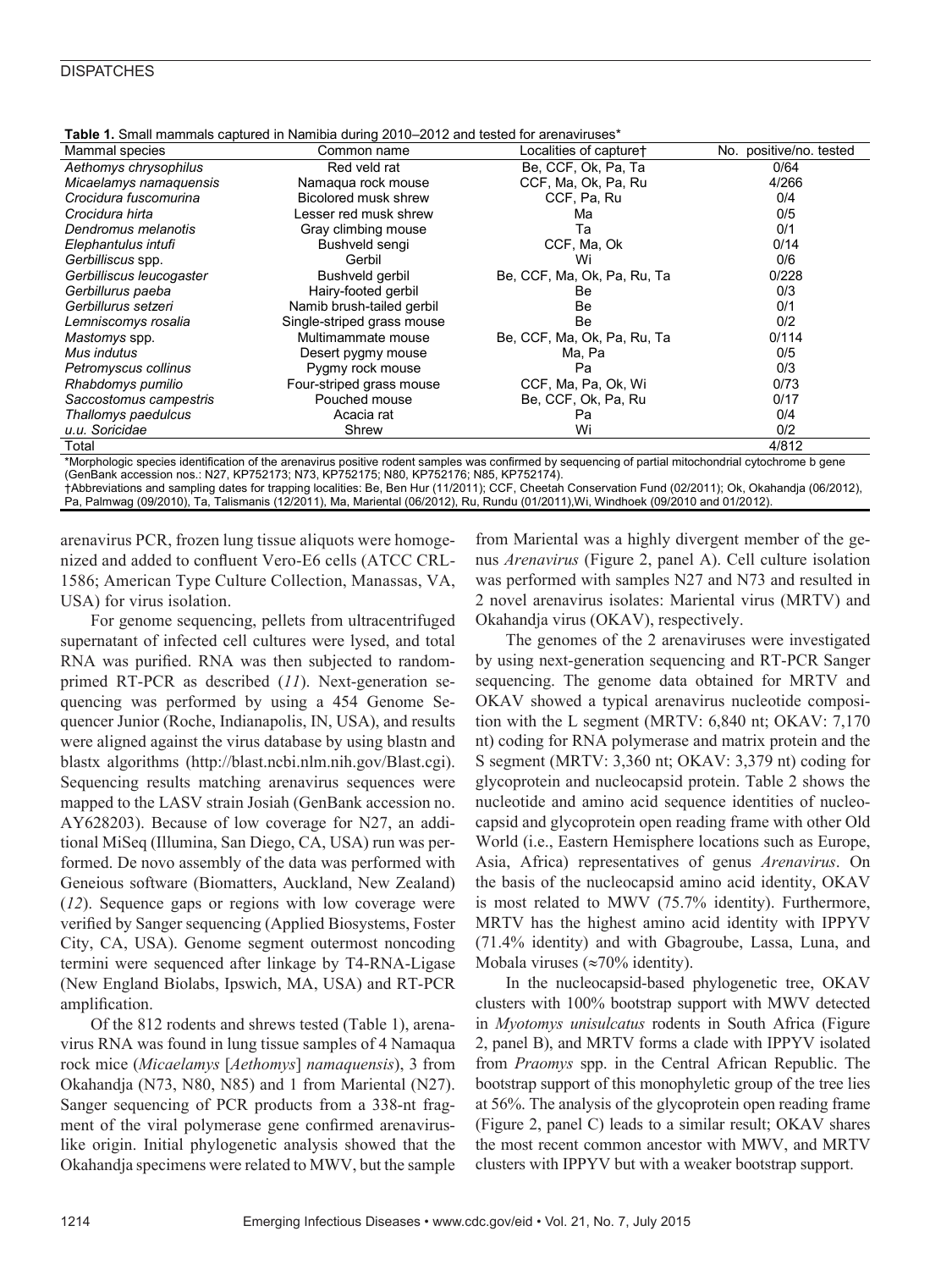

**Figure 2.** Phylogenetic analysis of Okahandja and Mariental viruses performed with maximum-likelihood method. A) Phylogenetic analysis of partial L segment sequence (338 nt) of Okahandja and Mariental viruses obtained from reverse transcription PCR screening and performed with MEGA 6.0 (*13*) with maximum-likelihood method (general time reversible plus gamma model with 7 discrete Gamma categories; 1,000 bootstrap replications). Values at the branches are bootstrap values of the corresponding neighbor-joining tree (maximum composite likelihood method); values <50% are not shown. Scale bar indicates an evolutionary distance of given substitutions per position in the sequence. B) Nucleocapsid open reading frame. C) Glycoprotein open reading frame. Scale bars indicate evolutionary distances of given substitutions per position in each sequence. LCMV, lymphocytic choriomeningitis virus.

## **Conclusions**

We detected and isolated 2 novel arenaviruses in Namibia, OKAV and MRTV. OKAV clearly clustered in relationship with the MWV from southern Africa, but MRTV is a more divergent member of the Old World arenavirus clade. According to amino acid identity and phylogenetic

analysis, MRTV was most closely related to IPPYV from the Central African Republic; however, the low bootstrap support precluded a stringent estimation of this closest relative.

These new strains comply with the arenavirus species definition (*14*) on the basis of amino acid differences in

| Table 2. Nucleotide and amino acid identities of Mariental (MRTV) and Okahandja (OKAV) viruses compared with Old World |  |
|------------------------------------------------------------------------------------------------------------------------|--|
| representatives of the genus Arenavirus*                                                                               |  |

| representatives or the genus Archavirus | S segment GenBank | <b>GPC</b> |      | NP   |      |
|-----------------------------------------|-------------------|------------|------|------|------|
| Virus species                           | accession no.     | nt         | aa   | nt   | aa   |
| <b>MRTV (N27)†</b>                      | KM272987          |            |      |      |      |
| <b>OKAV (N73)‡</b>                      | KM272988          | 64.6       | 68.9 | 64.9 | 66.1 |
| Gbagroube                               | GU830848          | 66.7       | 73.6 | 64.1 | 69.9 |
| Ippy                                    | NC 007905         | 66.4       | 73.7 | 64.1 | 71.4 |
| Lassa                                   | AY628203          | 67.4       | 73.2 | 65.5 | 69.8 |
| <b>LCMV</b>                             | AB261991          | 57.4       | 57.2 | 61.1 | 63.6 |
| Lujo                                    | JX017360          | 47.7       | 38.2 | 60.1 | 56.7 |
| Luna                                    | AB586646          | 66.4       | 73.2 | 64.2 | 69.5 |
| Lunk                                    | NC 018710         | 57.4       | 54.1 | 61.2 | 62.5 |
| Menekre                                 | GU830862          | 66.5       | 72.3 | 65.1 | 68.3 |
| Merino walk                             | GU078660          | 63.8       | 70.2 | 64.9 | 67.3 |
| Mobala                                  | NC 007903         | 63.8       | 72.1 | 64.6 | 70.5 |
| <b>OKAV (N73)‡</b>                      | KM272988          |            |      |      |      |
| Gbagroube                               | GU830848          | 62.0       | 66.3 | 61.1 | 65.7 |
| Ippy                                    | NC 007905         | 62.9       | 69.4 | 62.3 | 66.2 |
| Lassa                                   | AY628203          | 64.6       | 68.2 | 60.8 | 65.9 |
| <b>LCMV</b>                             | AB261991          | 58.9       | 57.1 | 62.0 | 63.6 |
| Lujo                                    | JX017360          | 47.6       | 38.4 | 60.0 | 57.8 |
| Luna                                    | AB586646          | 62.5       | 67.1 | 63.0 | 67.2 |
| Lunk                                    | NC 018710         | 56.1       | 55.1 | 60.6 | 62.6 |
| Menekre                                 | GU830862          | 63.7       | 70.4 | 62.9 | 65.9 |
| Merino walk                             | GU078660          | 64.7       | 76.1 | 68.2 | 75.7 |
| Mobala                                  | NC 007903         | 62.0       | 66.5 | 63.6 | 64.5 |

\*Identities are shown for glycoprotein and nucleocapsid open reading frames. Highest aa identity values are shown in **boldface**. S, small;

GPC, glycoprotein; NP, nucleocapsid protein; nt, nucleotide; aa, amino acid; LCMV, lymphocytic choriomeningitis virus; L, large segment.

†Genome composition of MRTV (N27): (Z: 69–371; RdRP: 6,820–473; GPC: 49–1,527; NP: 3,297–1,710). Accession numbers for MRTV (N27) virus sequences: L, KP867641; S, KM272987.

‡Genome composition of OKAV (N73): Z, 58–336; RdRP, 7,121–435; GPC, 51–1,553; NP, 3,315–1,627. Accession numbers for virus sequences for OKAV N73: L, KP867642; S, KM272988; for OKAV N80: L, KM234277; for OKAV N85: L, KM234278.